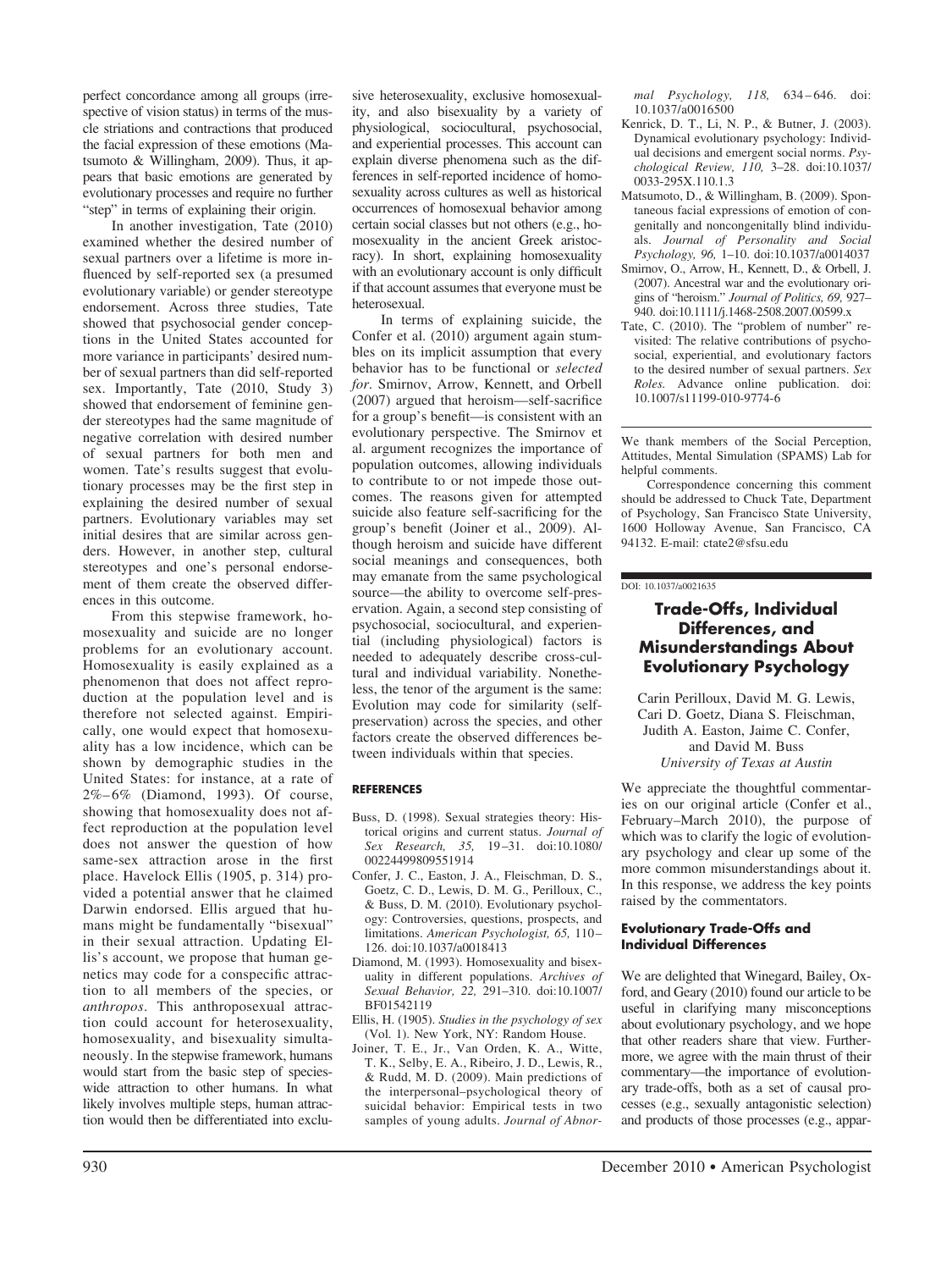ently suboptimal individual-level adaptations). The field of evolutionary psychology has long embraced the importance of evolutionary trade-offs (e.g., Buss, 2011), and trade-off models have been central to much theoretical and empirical work in our lab as well as in evolutionary psychology labs worldwide (e.g., Alvergne, Faurie, & Raymond, 2008; Buss & Duntley, 2008; Gangestad & Thornhill, 2008).

In addition to the plausible trade-off examples of waist-to-hip ratio and sexually antagonistic selection for homosexuality that Winegard et al. (2010) provided, we note two other sorts of evolutionary trade-offs explored in our lab. One stems from error management theory (Haselton & Buss, 2000), a theory about evolutionary trade-offs. Given uncertainty about the biotic and physical environments, there are two fundamental ways to err—one can infer that states are present when they are not, or one can infer that states are absent when they are in fact present (false positives and false negatives, respectively). According to error management theory, if there is a cost asymmetry associated with these two types of errors iterated over evolutionary time, selection will favor biases to err in the less costly direction—that is, the decision rule with the lowest net cost over the sample space of instances. Examples of these adaptive biases include the auditory looming bias, the vertical descent illusion, the sexual overperception bias, and the commitment skepticism bias (Haselton & Nettle, 2006). These adaptive biases cause individuals to commit more errors of inferences, as when men infer sexual interest in women when it is absent. Without an understanding of evolutionary trade-offs, a superficial analysis might conclude that individuals are behaving in a suboptimal manner. But these biases occur precisely because of evolutionary trade-offs between the two types of errors, resulting in an inference engine that is biased toward producing a larger number of overall errors while reducing the number of more costly errors.

Evolutionary trade-offs have also been central to our lab's work on sexually antagonistic coevolution, evolutionary arms races between exploiters and victims, and parent– offspring conflict, to take just a few examples (e.g., Buss & Duntley, 2008; Perilloux, Fleischman, & Buss, 2008). In short, we agree entirely with Winegard et al. (2010) about the centrality of trade-offs in the causal processes and products of natural selection to the core conceptual framework of evolutionary psychology. As Winegard et al. correctly noted, models of evolutionary trade-offs will be central to understanding some forms of individual differences—a domain of intense current interest among evolutionary psychologists (e.g., Buss & Hawley, 2011). And although we agree with their argument that sexually antagonistic selection may provide a partial explanation for male homosexual orientation, we emphasize the word *partial*, note that this explanation does not currently explain *female* homosexual orientation, and therefore conclude that this "evolutionary mystery" still remains largely a mystery.

## **More Misunderstandings About Evolutionary Psychology**

Unlike the scientific cogency of the Winegard et al. (2010) commentary, the Tate and Ledbetter (2010) commentary is riddled with conceptual errors, scholarly lapses, unwarranted assertions, and fundamental misunderstandings about evolutionary theory. Although we have space to deal with only two in detail, we wish to alert readers to several others and refer them to our original article (Confer et al., 2010) for details: (a) Our original article never claimed that sexual strategies theory (SST) is the only type of evolutionary account; in fact, we discussed a variety of evolutionary psychological theories, including error management theory, evolved navigation theory, and kin altruism theory. (b) We did not state or imply that "all psychological functioning must serve survival and reproduction" (Tate & Ledbetter, 2010, p. 929); in fact, we did precisely the opposite by explicitly drawing attention to *noise* and *byproducts* as nonadaptive and nonfunctional products of the evolutionary process (Confer et al., 2010, p. 110). (c) "Cultural stereotypes," contra Tate and Ledbetter (2010), do not provide autonomous causal explanations of sex differences in desire for sexual variety (see Confer et al., 2010, and Schmitt & International Sexuality Description Project, 2003). (d) Tate and Ledbetter's (2010) claim that homosexuality is "easily explained" because it does not "affect reproduction at the population level" (p. 930) reflects a deep confusion about the logic of evolution by natural selection (see below). And (e) the conceptually muddled "stepwise" proposal for serially incorporating multiple causal factors into an explanatory framework represents a large scientific step backward from the deeply interactionist framework of evolutionary psychology and implicitly adopts the false causal dichotomies that evolutionary psychology explicitly rejects.

One of the deepest misunderstandings, which occurs throughout the Tate and Ledbetter (2010) commentary, involves group selection and is evident in expressions such as "survival and reproduction at the population level" (p. 929), "homosexuality is easily explained . . . [by] reproduction at the population level" (p. 930), "self-sacrifice for a group's benefit" (p. 930), and self-preserva-

tion "across the species" (p. 930). Tate and Ledbetter appear to endorse a form of group selection that was largely abandoned in evolutionary biology in the 1960s, following the publication of G. C. Williams's (1966) classic book *Adaptation and Natural Selection*. Williams marshaled powerful arguments against the theory of group selection. The number of selective events on the alternative genes of individuals *within* a population is orders of magnitude greater than the number of selective events at the group level, undermining the potency of group selection and rendering it a weak force. The conditions required for group selection to become a powerful causal force in fashioning adaptations are rarely met in nature. These include high levels of reproductive isolation between groups, appreciable genetic differences between these isolated groups, low degrees of within-group competition, and high levels of "shared fate" between members of the group.

Although group selection is certainly possible, and may have occurred in some eusocial insect species such as honeybees, humans are an unlikely candidate for being a group-selected species. And even the few ardent group-selectionists today do not make claims for selection for the benefit of species or entire populations, as Tate and Ledbetter (2010) appear to do. Three major empirical findings strongly support our claim that standard natural selection—differential reproductive success as a consequence of heritable differences in design—and not group selection, would have been the primary causal process in creating human psychological, physiological, and anatomical adaptations. First, the dominant pattern of mating in the hundreds of traditional human cultures studied is exogamy—women tend to marry outside their group, collapsing the reproductive isolation needed for group selection to work. Second, traditional cultures tend to engage in high levels of fusion. Groups merge with other groups, sometimes by mutual agreement to increase coalitional strength and mate exchange and sometimes by hostile takeovers in which the rival men are killed and the women are retained as mates. Third, there is tremendous evidence for withingroup competition in the form of mating rivalry, zero-sum hierarchy negotiation, scramble and contest resource competition, verbal derogation, and physical aggression (see Buss, 2011, for summaries of these empirical phenomena). All of these phenomena undermine the "shared fate" and between-groups reproductive isolation required for group selection to become a strong force in human evolution. Although all modern evolutionists acknowledge that group selection (now often called multilevel selection theory) is theoretically possible, there is no compelling reason